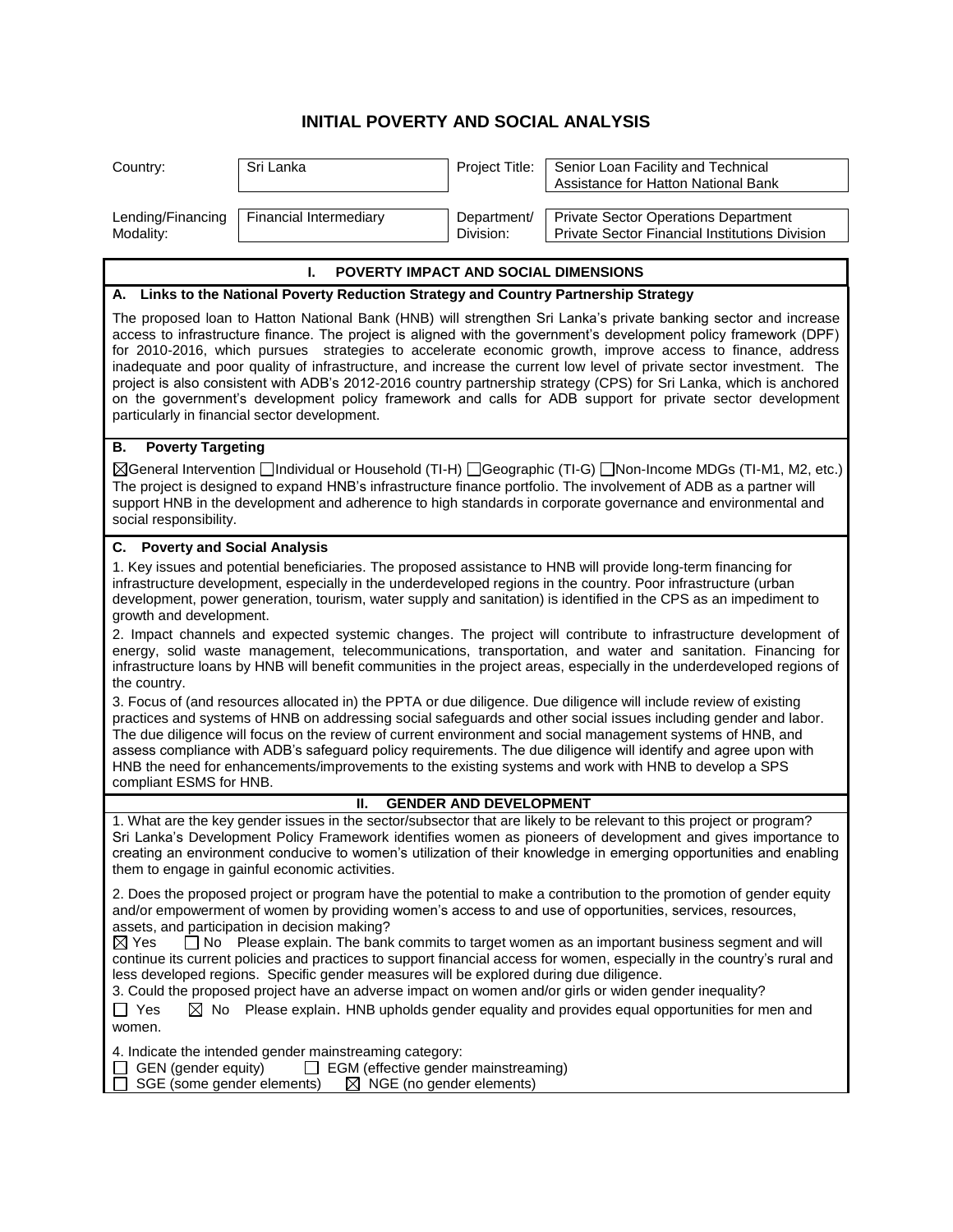| PARTICIPATION AND EMPOWERMENT<br>Ш.                                                                                                                                                                                                                                                                                                                                                                                                                                                                                                                                                                                                                                                                                                                                                                                                                                                                                                                                                                                                                                                                                                                                                                                                                                                                                                                                                                                                                                                                                                                               |  |  |  |
|-------------------------------------------------------------------------------------------------------------------------------------------------------------------------------------------------------------------------------------------------------------------------------------------------------------------------------------------------------------------------------------------------------------------------------------------------------------------------------------------------------------------------------------------------------------------------------------------------------------------------------------------------------------------------------------------------------------------------------------------------------------------------------------------------------------------------------------------------------------------------------------------------------------------------------------------------------------------------------------------------------------------------------------------------------------------------------------------------------------------------------------------------------------------------------------------------------------------------------------------------------------------------------------------------------------------------------------------------------------------------------------------------------------------------------------------------------------------------------------------------------------------------------------------------------------------|--|--|--|
| 1. Who are the main stakeholders of the project, including beneficiaries and negatively affected people? Identify how<br>they will participate in the project design.                                                                                                                                                                                                                                                                                                                                                                                                                                                                                                                                                                                                                                                                                                                                                                                                                                                                                                                                                                                                                                                                                                                                                                                                                                                                                                                                                                                             |  |  |  |
| Potential borrowers in underserved and rural areas are the main stakeholders of this project. The bank conducts an<br>extensive outreach program to the borrowers through its network of branches.                                                                                                                                                                                                                                                                                                                                                                                                                                                                                                                                                                                                                                                                                                                                                                                                                                                                                                                                                                                                                                                                                                                                                                                                                                                                                                                                                                |  |  |  |
| 2. How can the project contribute (in a systemic way) to engaging and empowering stakeholders and beneficiaries,<br>particularly, the poor, vulnerable and excluded groups? What issues in the project design require participation of the<br>poor and excluded?                                                                                                                                                                                                                                                                                                                                                                                                                                                                                                                                                                                                                                                                                                                                                                                                                                                                                                                                                                                                                                                                                                                                                                                                                                                                                                  |  |  |  |
| In addition to HNB's efforts of carrying out extensive outreach to the borrowers through its field staff, HNB works<br>together with communities in sectors of infrastructure, healthcare and education, as part of its Corporate Social<br>Responsibility program.                                                                                                                                                                                                                                                                                                                                                                                                                                                                                                                                                                                                                                                                                                                                                                                                                                                                                                                                                                                                                                                                                                                                                                                                                                                                                               |  |  |  |
| 3. What are the key, active, and relevant civil society organizations in the project area? What is the level of civil<br>society organization participation in the project design?<br>$\boxtimes$ L Information generation and sharing $\Box$ Consultation<br>$\Box$ Collaboration<br>$\Box$ Partnership                                                                                                                                                                                                                                                                                                                                                                                                                                                                                                                                                                                                                                                                                                                                                                                                                                                                                                                                                                                                                                                                                                                                                                                                                                                          |  |  |  |
| 4. Are there issues during project design for which participation of the poor and excluded is important? What are they<br>and how shall they be addressed? $\Box$ Yes<br>$\boxtimes$ No HNB's grievance mechanism will address safeguards and<br>other social concerns in the bank's operations.                                                                                                                                                                                                                                                                                                                                                                                                                                                                                                                                                                                                                                                                                                                                                                                                                                                                                                                                                                                                                                                                                                                                                                                                                                                                  |  |  |  |
| <b>SOCIAL SAFEGUARDS</b><br>IV.                                                                                                                                                                                                                                                                                                                                                                                                                                                                                                                                                                                                                                                                                                                                                                                                                                                                                                                                                                                                                                                                                                                                                                                                                                                                                                                                                                                                                                                                                                                                   |  |  |  |
| A. Involuntary Resettlement Category $\Box A$ $\Box B$ $\Box C$ $\boxtimes F1$ – Projects Categorized as A for involuntary<br>resettlement impacts will be avoided from ADB funding                                                                                                                                                                                                                                                                                                                                                                                                                                                                                                                                                                                                                                                                                                                                                                                                                                                                                                                                                                                                                                                                                                                                                                                                                                                                                                                                                                               |  |  |  |
| 1. Does the project have the potential to involve involuntary land acquisition resulting in physical and economic<br>$\Box$ No It is expected that some of HNB's investments may require land acquisition<br>displacement? $\boxtimes$ Yes<br>(infrastructure projects) and potentially have involuntary resettlement impacts. Due diligence will examine HNB's<br>ESMS and ensure all potential involuntary resettlement impact are addressed in accordance with the provisions<br>outlined in the Environment and Social Management System (ESMS) of HNB.                                                                                                                                                                                                                                                                                                                                                                                                                                                                                                                                                                                                                                                                                                                                                                                                                                                                                                                                                                                                       |  |  |  |
| 2. What action plan is required to address involuntary resettlement as part of the PPTA or due diligence process?<br>$\Box$ Resettlement plan<br>$\Box$ Resettlement framework<br>$\Box$ Social impact matrix<br>$\boxtimes$ Environmental and social management system arrangement<br>$\Box$ None                                                                                                                                                                                                                                                                                                                                                                                                                                                                                                                                                                                                                                                                                                                                                                                                                                                                                                                                                                                                                                                                                                                                                                                                                                                                |  |  |  |
| As part of the due diligence, the adequacy of the existing ESMS to address the involuntary resettlement safeguards<br>outlined in the SPS will be ascertained. Gaps, if any will be identified and agreed upon with HNB as part of the ESMS<br>arrangements, for subsequent incorporation in the ESMS.                                                                                                                                                                                                                                                                                                                                                                                                                                                                                                                                                                                                                                                                                                                                                                                                                                                                                                                                                                                                                                                                                                                                                                                                                                                            |  |  |  |
| <b>B.</b> Indigenous Peoples Category $\Box A$ $\Box B$ $\Box C$ $\boxtimes F$ - Projects Categorized as A for indigenous peoples<br>safeguards will be avoided from ADB funding<br>1. Does the proposed project have the potential to directly or indirectly affect the dignity, human rights, livelihood<br>systems, or culture of indigenous peoples?<br>$\boxtimes$ Yes<br>No<br>2. Does it affect the territories or natural and cultural resources indigenous peoples own, use, occupy, or claim, as<br>$\Box$ No The indigenous people in Sri Lanka are in designated reservations<br>their ancestral domain? $\boxtimes$ Yes<br>declared by the Government. It may be possible that some of HNB's investment (infrastructure projects) may have<br>impacts on indigenous peoples or on their ancestral domain.<br>3. Will the project require broad community support of affected indigenous communities? $\Box$ Yes $\boxtimes$ No The HNB<br>has established and is currently implementing its ESMS in line with the International Finance Corporation<br>Performance Standards. The due diligence will include an assessment whether the ESMS provisions are consistent<br>with the requirements in ADB safeguards on indigenous peoples. A screening mechanism for all of HNB's<br>investments for indigenous peoples impacts will form part of the ESMS to ensure compliance with SPS requirements<br>on indigenous peoples.<br>4. What action plan is required to address risks to indigenous peoples as part of the PPTA or due diligence process? |  |  |  |
| $\Box$ Indigenous peoples plan $\Box$ Indigenous peoples planning framework $\Box$ Social Impact matrix<br>$\square$ None<br>$\boxtimes$ Environmental and social management system arrangement<br>Gaps, if any will be identified and agreed upon with HNB as part of the ESMS arrangements, for subsequent<br>incorporation in the ESMS.                                                                                                                                                                                                                                                                                                                                                                                                                                                                                                                                                                                                                                                                                                                                                                                                                                                                                                                                                                                                                                                                                                                                                                                                                        |  |  |  |
| v.<br>OTHER SOCIAL ISSUES AND RISKS                                                                                                                                                                                                                                                                                                                                                                                                                                                                                                                                                                                                                                                                                                                                                                                                                                                                                                                                                                                                                                                                                                                                                                                                                                                                                                                                                                                                                                                                                                                               |  |  |  |
| 1. What other social issues and risks should be considered in the project design?                                                                                                                                                                                                                                                                                                                                                                                                                                                                                                                                                                                                                                                                                                                                                                                                                                                                                                                                                                                                                                                                                                                                                                                                                                                                                                                                                                                                                                                                                 |  |  |  |
| $\boxtimes$ L Creating decent jobs and employment $\boxtimes$ L Adhering to core labor standards<br>$\Box$ Labor retrenchment<br>Spread of communicable diseases, including HIV/AIDS $\Box$ Increase in human trafficking $\Box$ Affordability<br>Increase in unplanned migration $\Box$ Increase in vulnerability to natural disasters $\Box$ Creating political instability<br>Creating internal social conflicts<br>$\Box$ Others, please specify<br>2. How are these additional social issues and risks going to be addressed in the project design?                                                                                                                                                                                                                                                                                                                                                                                                                                                                                                                                                                                                                                                                                                                                                                                                                                                                                                                                                                                                          |  |  |  |
|                                                                                                                                                                                                                                                                                                                                                                                                                                                                                                                                                                                                                                                                                                                                                                                                                                                                                                                                                                                                                                                                                                                                                                                                                                                                                                                                                                                                                                                                                                                                                                   |  |  |  |